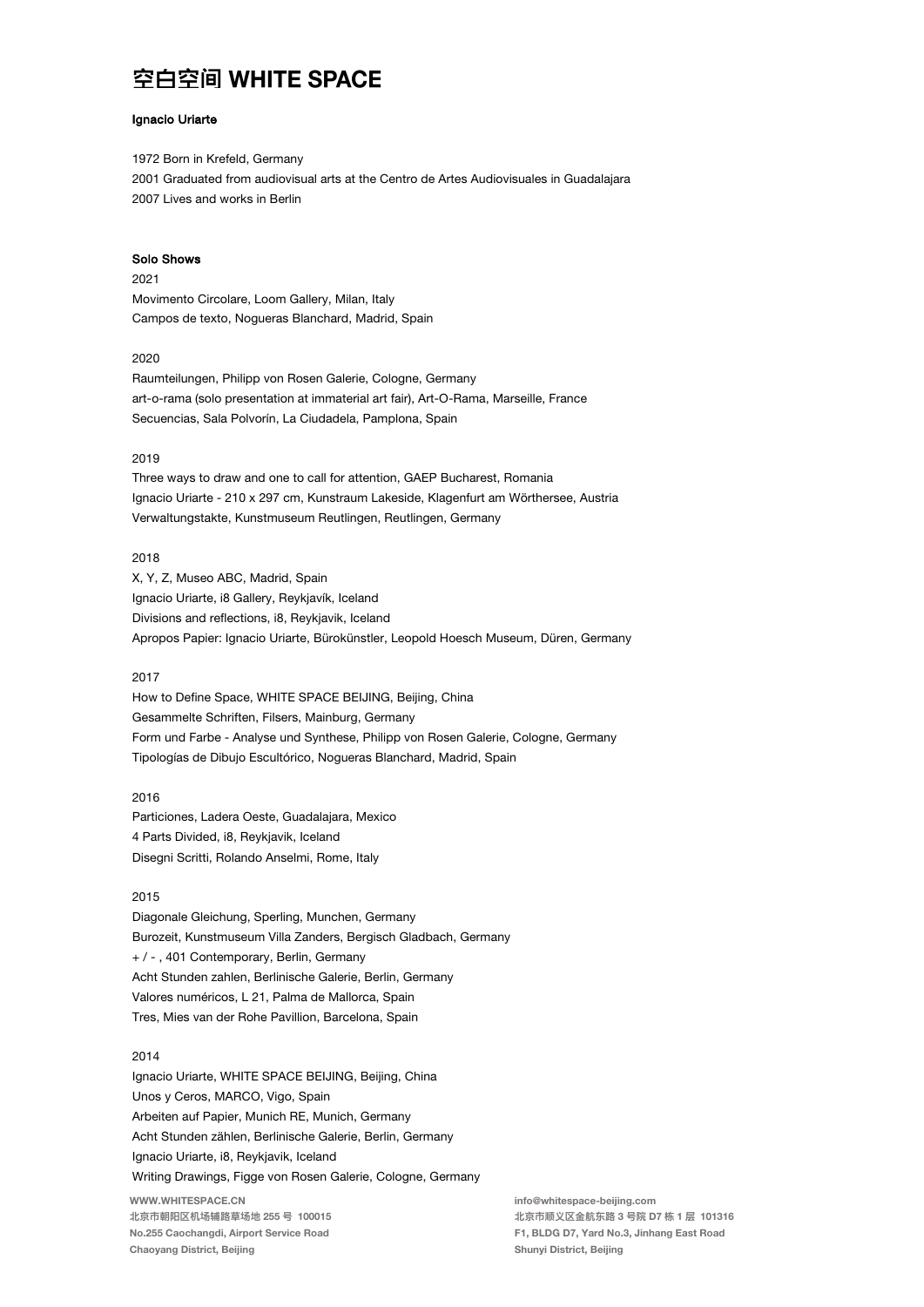## Zona MACO SUR, Nogueras Blanchard, Mexico City, Mexico

## 2013

Tres Colores, Altxerri, San Sebastián, Spain Hard Facts, Nogueras Blanchard, Barcelona, Spain Productive Inefficiency, Galerija Skuc, Ljubljana, Slovenia Writing, Interisland Terminal, Honolulu, USA Infinity, The Contemporary, Austin, USA Binaries, UMOCA (Utah Museum of Contemporary Art), Salt Lake City, USA Line of Work, The Drawing Center, New York City, USA

### 2012

Fold Fluctuation, Louis 21, Palma de Mallorca, Spain Arbeitsraum, DAZ (Deutsches Architekturzentrum), Berlin, Germany ASDFGHJKLÖ, ABC (Art Berlin Contemporary), Berlin, Germany Líneas Generales, Et Hall, Barcelona, Spain Generative Klang- und Zeichenkunst, Sametitled, Berlin, Germany Sequential Drawings, Galleria Gentili, Prato, Italy Arbeitsrhythmus, Figge von Rosen Galerie, Berlin, Germany Works, Centre d'Art La Panera, Lleida, Spain

## 2011

Rotation 2, Ruler Space, Helsinki, Finland Quatre sets de geometria i un full de paper, Arts Santa Mónica, Barcelona, Spain Works, Sala Rekalde, Bilbao, Spain Preferiría no hacerlo, Casa del Lago, Mexico City, Mexico Ignacio Uriarte, Licovny Salon, Celje, Slovenia Letters and Numbers, Sariev Gallery, Plovdiv, Bulgaria Puntos expansivos, Espacio Marte, Mexico City, Mexico

#### 2010

Ignacio Uriarte, i8, Reykjavik, Iceland Auf dem Papier, Kunstverein Arnsberg, Arnsberg, Germany Aufzählungen und Abrisse, Vierter Stock, Berlin, Germany 60 Sekunden, Lichthaus Arnsberg, Arnsberg, Germany The invention of letters, PICA Perth Institute of Contemporary Arts, Perth, Australia Typologies, Galerie Feinkost, Berlin, Germany The history of the typewriter recited by Michael Winslow, Nogueras Blanchard, Barcelona, Spain

### 2009

The Michael Winslow typewriter experience, Art Positions, Art Basel Miami Beach, USA I am making art (with Wilfredo Prieto), Taka Ishii gallery, Tokyo & Kyoto, Japan Trabajos sobre (el) papel, La Fábrica Galería, Madrid, Spain 9 to 5, Galerie Feinkost, Berlin, Germany

## 2008

Incidental arrangements (with Wolfgang Berkowski), Galleria Gentili, Prato, Italy Trabajos en serie, Huarte Centro de arte, Pamplona, Spain Tan sencillo como una línea ó un círculo, Laboratorio 987, MUSAC, Leon, Spain Atasco de papel, Casa Encendida, Madrid, Spain Alfa & Omega, Capella de Sant Roc, Valls, Spain

## 2007

About lines and circles, Nogueras Blanchard, Barcelona, Spain

WWW.WHITESPACE.CN 北京市朝阳区机场辅路草场地 255 号 100015 No.255 Caochangdi, Airport Service Road Chaoyang District, Beijing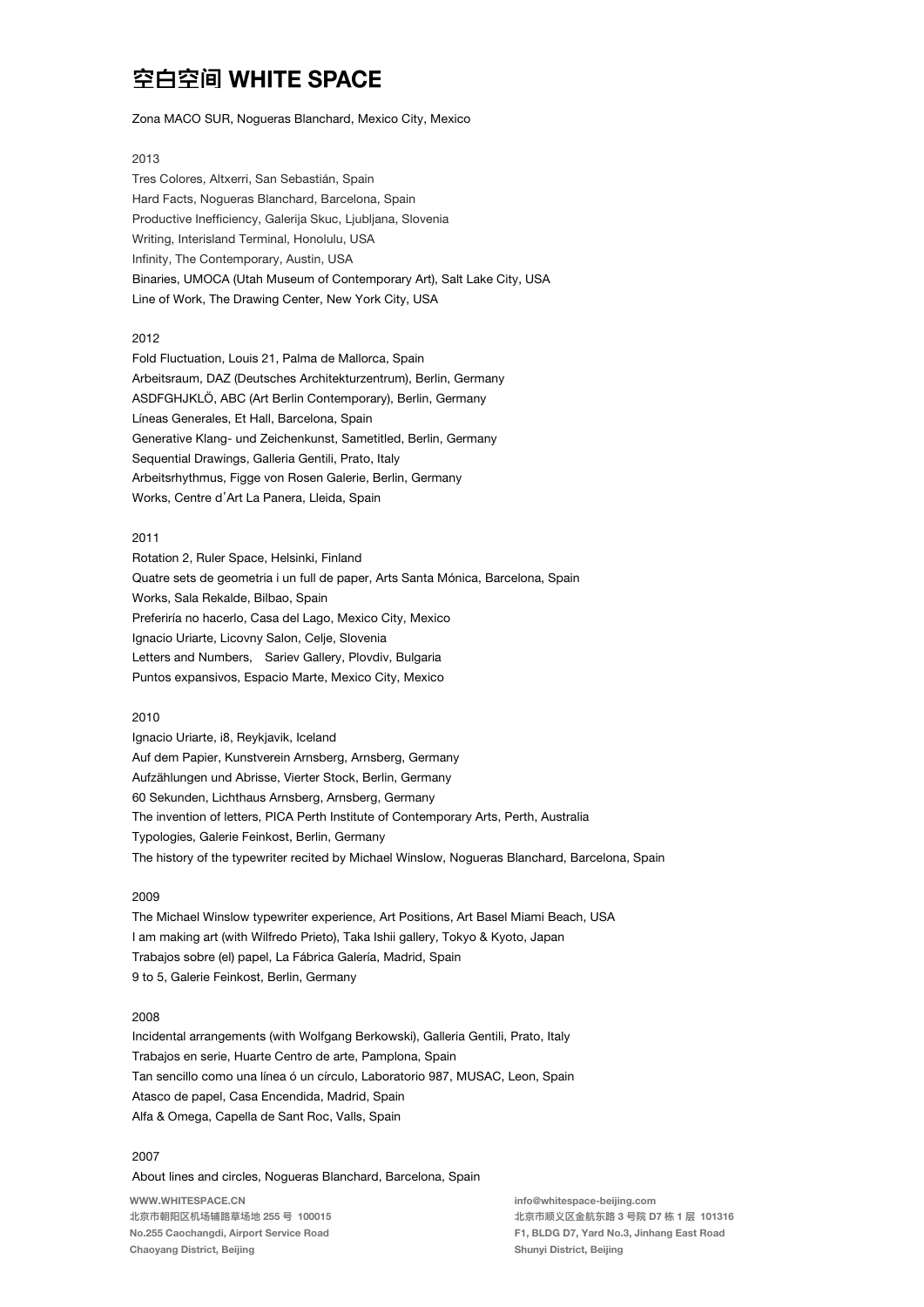O debuxo por diante, CGAC, Santiago de Compostela, Spain

## 2005

Lo que pasa cuando dejas la oficina para dedicarte al arte, Casa Soler i Palet, Terrassa, Spain Out of office, Damenundherren E.V., Düsseldorf, Germany

#### **Group Shows**

## 2021

The Domino Effect 2, GAEP, Bukarest, Romania Kein Tag ohne Linie. Werke aus der Sammlung Marli Hoppe-Ritter, Museum Ritter, Waldenbuch, Germany Turno de réplica. Construcción/Composición, Museo Patio Herreriano, Valladolid, Spain Works on Paper, Galila's collection, Musée Juif de Belgique, Brussels, Belgium All that is solid..., Galerie Georg Nothelfer, Berlin, Germany A game on orderless and orderliness, Nali Patio 201 space, Beijing, China Una historia del arte reciente (1960-2020) Colecciones DKV y Fundación Juan March, Museo de Arte Abstracto Español, Cuenca, Spain

#### 2020

The Domino Effect, GAEP, Bucharest, Romania Grand Opening, Galerie Rolando Anselmi, Rome, Italy Marta Marcé | Ignacio Uriarte: Meaningful repetitions (two person show), Palma Dotze, Barcelona, Spain Papier skulptural, Verein für aktuelle Kunst Ruhrgebiet, Oberhausen, Germany Neu aufgestellt, Kunstmuseum Villa Zanders, Bergisch Gladbach, Germany Den Zufall ordnen, Kaiser Wilhelm Museum, Krefeld, Germany Étude, Aranya Art Center, Beidaihe, China

### 2019

Drawing Positions, Centro de Arte Caja de Burgos CAB, Burgos, Spain Speaking Images, Fluentum, Berlin, Germany Drawing Wow, BcmA, Berlin, Germany Between Them: An Installation composed of Drawings, Holsfeldt Gallery, San Francisco, USA A White Space Odyssey, WHITE SPACE BEIJING, Beijing, China Nine Qwerty Bells. Fiction for live voice, Whitechappel Gallery, London, UK A Day's Work, Stiftung für konzeptuelle Kunst, Soest, Germany

#### 2018

Plou, Neva, Pinta, Sala dels Trinitaris, Vilafranca del Penedés, Spain Mensaje de arecibo 2074, Etopía Centro de Arte y Tecnología, Zaragoza, Spain Soñando una posibilidad, Fundación Vila Casas, Barcelona, Spain Measurements, Société, Brussels, Belgium Dark was the night, CCA Andratx, Mallorca, Spain The Reconfigured Landscape, Centro Botín, Santander, Spain Ignacio Uriarte, Gianni Pellegrini, Rolando Anselmi, Berlin, Germany Die Zahl als Chiffre in der Kunst, DZ Bank Kunstsammlung, Frankfurt am Main, Germany Horizonte de sucesos, OTR, Madrid, Spain Germany is not an island, Kunsthalle Bonn, Bonn, Germany

### 2017

WWW.WHITESPACE.CN KonstARBITRARNOST JEZIKA, Pavlova hiša, Bad Radkesburg, Austria Every cult its Castle, Sammlung Philara at Spinnerei Leipzig, Germany K.I. - Künstlerische Intelligenz, Galerie CRONE, Vienna, Austria Art and Alphabet, Kunsthalle Hamburg, Hamburg, Germany FORMASOBREFONDO, Proyectos Monclova, Mexico City, Mexico

北京市朝阳区机场辅路草场地 255 号 100015 No.255 Caochangdi, Airport Service Road Chaoyang District, Beijing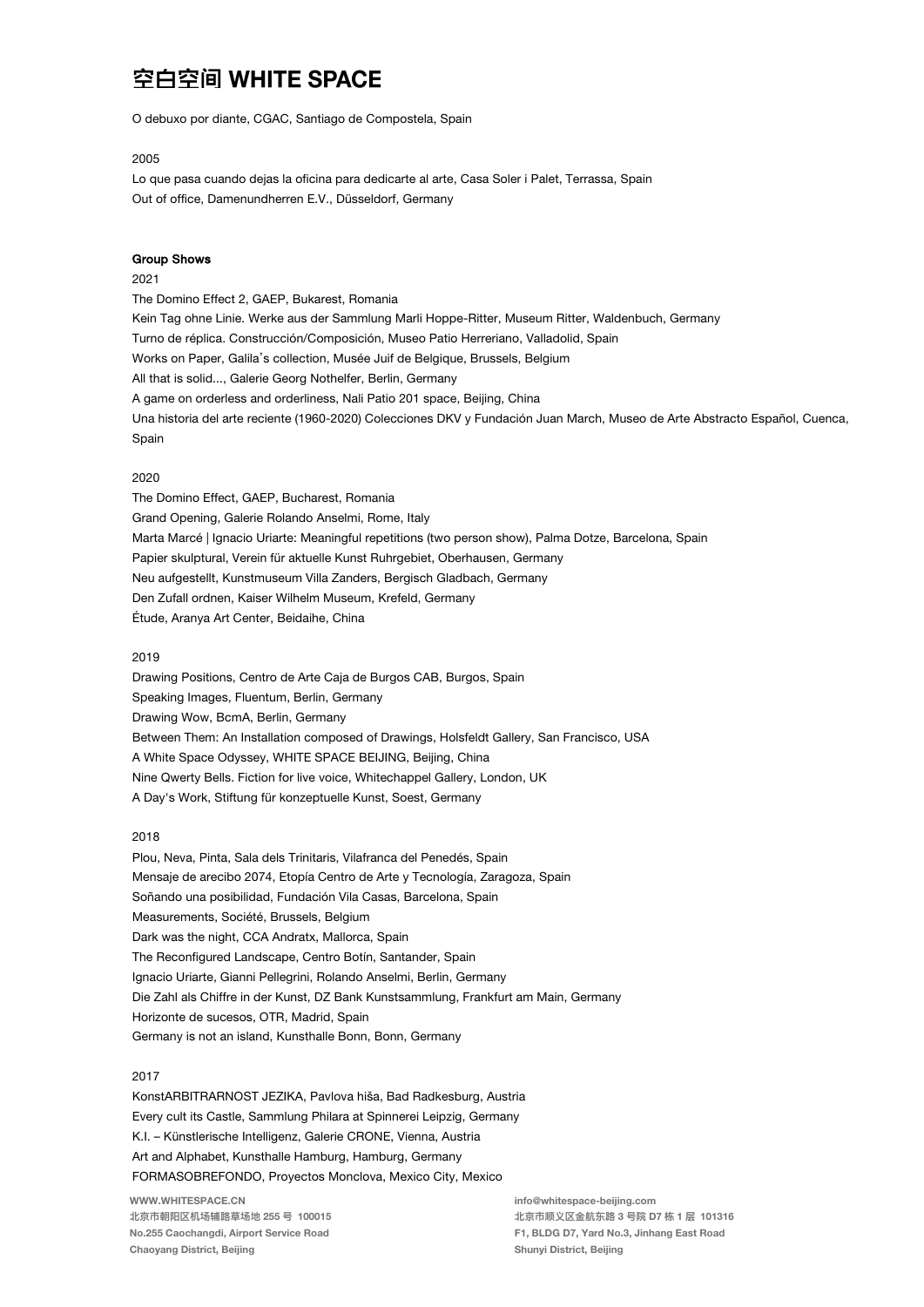Punto de Partida, Ana Mas Projects San Juan, Puertorico Muro e Parete, Galleria Gentili, Florence, Italy Conversation Piece, La Galleria Nazinale, Rome, Italy Tempo líquido, Arquipélago Centro de artes contemporaneas, The Azores, Portugal Social Geometrism (Kunst Am Spreeknie Festival), Reinbeckhallen, Schöneweide, Germany Out of Office, Museum für konkrete Kunst, Ingolstadt, Germany

## 2016

Concret, National Museum, Berlin, Germany Immer. Wieder - Prozess und Widerholung in der Kunst, Kunstverein Pforzheim, Pforzheim, Germany Cut, Folded, Pressed & Other Actions, David Zwirner, New York, USA 3/1/1, Zak | Branicka, Berlin, Germany In correspondence with the drawing, Micheal Fuchs, Berlin, Germany Achtung Kulturgut, Kunstmuseum Villa Zanders, Bergisch Gladbach, Germany Kunstmuseum Villa Zanders, Bergisch Gladbach, Germany Point to Line, Jewelvary Art and Boutique, Shanghai, China Forjando el espacio – Colección DKV, Museo del Patrimonio Municipal, Málaga, Spain Let them draw, Sariev Gallery, Plovdiv, Bulgaria Modelos Posibles, OTR, Madrid, Spain EchtZeit, Kunstmuseum Bonn, Bonn, Germany Disfonías, Centro Párraga, Murcia, Spain Equilibrium, LOOM Gallery, Milano, Italy

## 2015

Meditaremos em silêncio a diferença entre nós, Nogueras Blanchard, Madrid, Spain Office Space, Yerba Buena Center for the Arts, San Francisco, USA Plou, neva, pinta, Centre d'art La Panera, Lleida, Spain A man walks into a bar, Me Collectors Room, Berlin, Germany The Future of Memory, Kunsthalle Wien, Vienna, Austria A maquina de escribir, Coleccion SIRVENT, Casa das Artes, Vigo, Spain Oeuvres, Gallery Slewe, Amsterdam, The Netherlands The sound of a line, Fondation hermes, Tokyo, Japan Drawing Now, Albertina, Vienna, Austria Ceramics and Graphite, Chert, Berlin, Germany Especies de Espacio, MACBA, Barcelona, Spain Fuera de Lugar, Design HUB, Barcelona, Spain Drawing - The bottom line, S.M.A.K. Ghent, Belgium Take part, VSU (Verband der Saarländischen Unternehmensverbände, e.V.), Saarbrucken, Germany

#### 2014

Pencil / Line / Eraser, Carroll Fletcher, London, Great Britain Kunst nach 1945, Lenbachhaus, Munich, Germany A Private View präsentiert: Die Rocca Stiftung, Autocenter, Berlin, Germany Contratiempos, Fundación La Caixa, Barcelona, Spain das Büro / Interferenzen zwischen Kunst- und Wissensraum, Universität zu Köln, Cologne, Germany Playtime, Lenbachhaus, Munich, Germany This Page intentionally Left Blank, Akbank Sanat, Istanbul, Turkey Tiempos Abiertos, Colección Artium, DA2, Salamanca, Spain Rumor… historias decoloniales en la Colección "La Caixa", Fundación La Caixa, Barcelona, Spain Una pausa para reflexionar, MUSAC, León, Spain

## 2013

WWW.WHITESPACE.CN 北京市朝阳区机场辅路草场地 255 号 100015 No.255 Caochangdi, Airport Service Road Chaoyang District, Beijing info@whitespace-beijing.com 北京市顺义区⾦航东路 3 号院 D7 栋 1 层 101316 F1, BLDG D7, Yard No.3, Jinhang East Road Shunyi District, Beijing Analog, BlainSouthern, Berlin, Germany 9915 Miradas íntimas. Dibujos de maestros modernos y contemporáneos en colecciones privadas españolas, Fundación Mercedes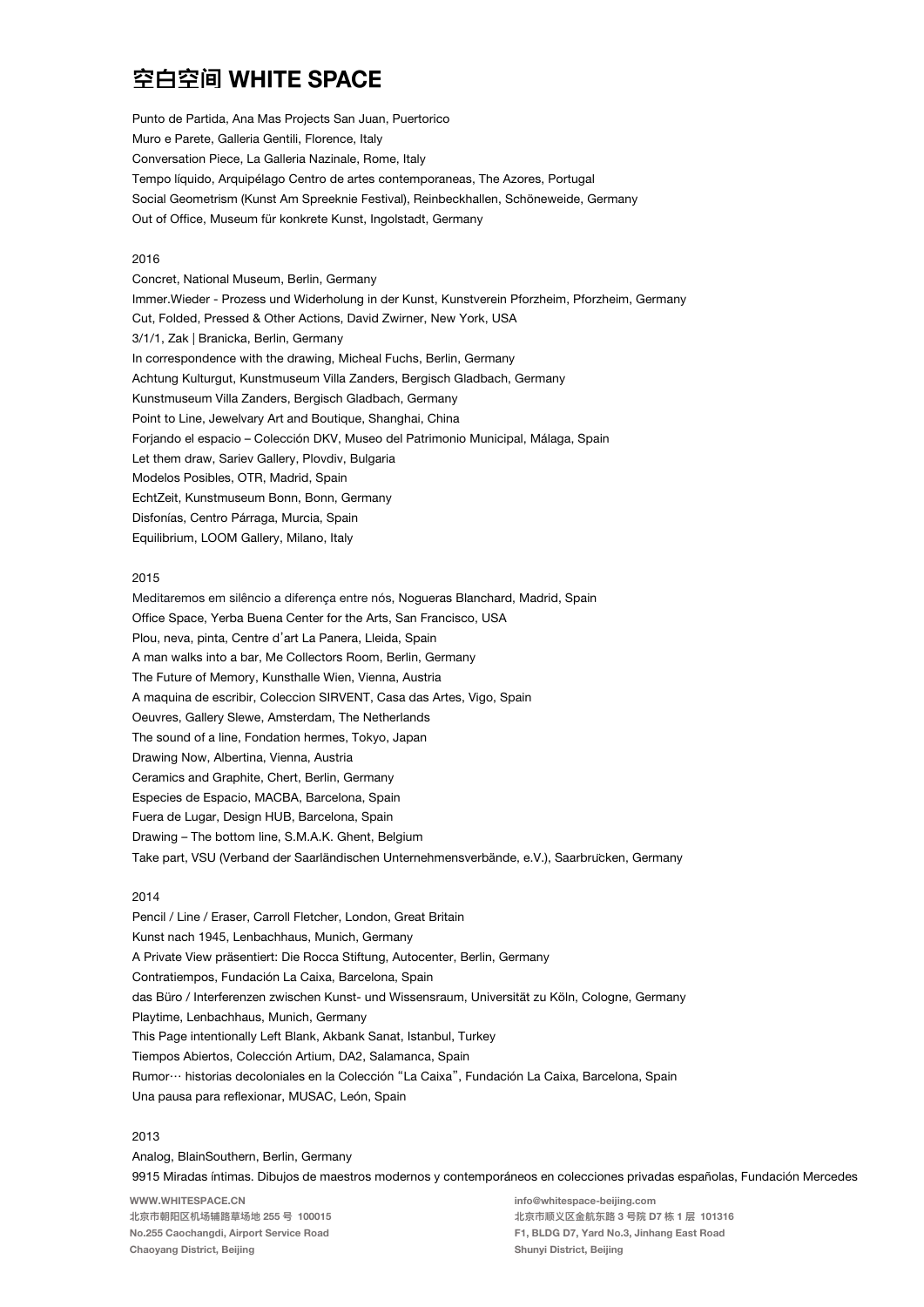Calles – Carlos Ballestero, Cáceres, Spain Fabula Muta, Casa Massacio, San Giovanni Valdamo, Italy Not yet titled. Neu und für immer im Museum Ludwig, Museum Ludwig, Cologne, Germany Regrese Mañana, Estudio Abierto, MAZ, Zapopan, Mexico El teatro del arte. Colección La Caixa, CAB, Burgos, Spain Lines / Linien, Kunsthaus Dresden, Dresden, Germany Works on Paper, i8, Reykjavik, Iceland Schönheit der Mathematik, Kulturstiftung Schloss Agathenburg, Germany Trait Papier II Ein Essay zur Zeichnung der Gegenwart, Kunsthalle Palazzo, Liesthal, Switzerland (Im)Material Labour, Art Exchange, Colchester, Great Britain Episode 0: Introducing Insitu, Berlin, Germany Voyages Intèrieur, Maison Particulière, Brussels, Belgium For my Eyes only, VJP of Contemporary Art and Design, UGM Maribor Art Gallery, Maribor, Slovenia System und Sinnlichkeit, Kupferstichkabinett, Berlin, Germany Drawing Up!, Josée Bienvenu Gallery, New York City, USA Art Mòbil, Arts Santa Mónica, Barcelona, Spain Tools of Distorted Creativity, Transmediale, Haus der Kulturen der Welt, Berlin, Germany Analogital, UMOCA (Utah Museum of Contemporary Art), Salt Lake City, USA DIN A33, Louis 21, Palma de Mallorca, Spain Origo (am Nullpunkt des Standpunkts), Kunsthalle Exnergasse, Vienna, Austria

### 2012

La imagen especular (Tirar del hilo. Colección ARTIUM), ARTIUM, Vitoria, Spain Media-Scape Biennale, HDLU, Zagreb, Croatia Reality Show, Tiziana di Caro, Salerno, Italy Expanded Drawing 012, Casal Solleric, Palma de Mlallorca, Spain Each Memory Recalled Must Do Some Violence To Ist Origins, Undisclosed Location, Utah, USA In the mirror of yourself, ZINK, Berlin, Germany Not by default – Post Internet Art aus Berlin, DAM, Berlin, Germany Video/Choreo, University of Hawaii, Honolulu, USA Hacer el fracaso, Casa Encendida, Madrid, Spain Circuito Berlín 012, Instituto Cervantes, Berlin, Germany PICA Salon, Pearth Insitute of Contemporary Art, Pearth, Australia Cantastoria, Utah Museum of Contemporary Art, Salt Lake City, USA Sammlung Schroth, Kloster Wedinghausen, Arnsberg, Germany Trait papier, un essai sur le dessin contemporain, Musée des beaux-arts, La Chaux-de-Fonds, Switzerland Nymphius Projekte at CCAndratx, Mallorca, Spain Unterm Strich. Abstract works on paper, Figge von Rosen Galerie, Cologne, Germany FAX, Utah Museum of Contemporary Art, Salt Lake City, USA one and the other are another, Ludlow 38, New York City, USA Sobrescrituras, OTR Espacio de Arte, Madrid, Spain Letter, Institute for Neo Connotative Action, Detroit, USA

## 2011

WWW.WHITESPACE.CN 北京市朝阳区机场辅路草场地 255 号 100015 No.255 Caochangdi, Airport Service Road info@whitespace-beijing.com 北京市顺义区⾦航东路 3 号院 D7 栋 1 层 101316 F1, BLDG D7, Yard No.3, Jinhang East Road Barcelona Col·lecciona, Fundación Francisco Godia, Barelona, Spain The even covering of the field, FFAR forum för arkitektur, Stockholm, Sweden Travesías, La Lonja, Alicante, Spain All work and no play, Galerie Mikael Andersen, Berlin, Germany Resonance: Looking for Mr. McLuham, Pratt Manhattan Gallery, New York City, USA O'Clock - Design del tempo Tempo del Design, Triennale Design Museum, Milano, Italy La Qüestió del Paradigma. Genealogies de l'emergència en l'art contemporani a Catalunya, La Capella, Barcelona, Spain It's a wonderful life, Collectors Comtemporary, Singapore Die Linie überschreiten, Westwendischer Kunstverein, Gartow, Germany

Shunyi District, Beijing

Chaoyang District, Beijing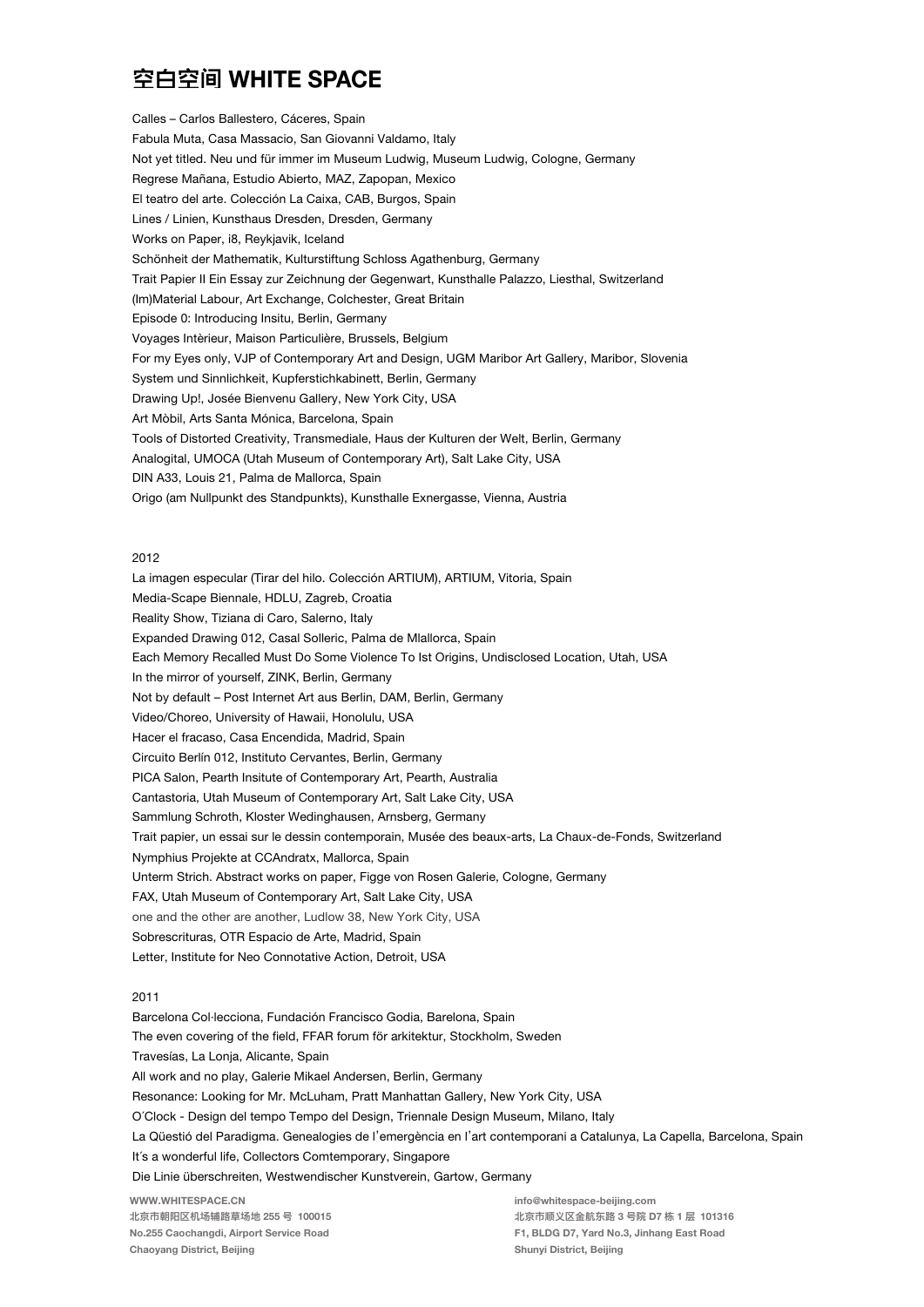Laws and Sausage, Nationalmuseum, Berlin, Germany Die Linie überschreiten, Schau Fenster, Berlin, Germany Sparta, Circolo Aternino / Piazza Garibaldi / Galleria White Project, Pescara, Italy The art and math of the fold, FTC, Berlin, Germany A historia escrita á máquina, Fundación Cidade da Cultura de Galicia, Santiago de Compostela, Spain Travesías, Ses Voltes - Fundació Palma Espai d'Art, Palma de Mallorca, Spain Patterns of the mind - Turku Biennial, Aboa Vetus & Ars Nova Museums, Turku Biennial, Turku, Finland La Qüestió del Paradigma. Genealogies de l'emergència en l'art contemporani a Catalunya, Centre d'Art La Panera, Lleida, Spain Destino/Zielort Berlin, Studio 1 Bethanien, Berlin, Germany Space Oddity, Kunsthalle CCA Andratx, Mallorca, Spain Invocation of the blank page, NICC, Antwerp, Belgium A Painting Show, Autocenter, Berlin, Germany The fold, Proje4L/Elgiz Museum of Contemprary Art, Istanbul, Turkey Curator Battle I, Grimm Museum, Berlin, Germany Remnants in documentation, General Store for Contemporary Art, Sydney, Australia Imatges a Contratemps, Museo de Granollers, Granollers, Spain Invocations of the blank page, Spike Island, Bristol, Great Britain

### 2010

The Winter Show, I8, Reykjavik, Iceland World is Work, Kwadrat, Berlin, Germany Jahresgabenausstellung, Kunstverein Arnsberg, Arnsberg, Germany Feinkost Triennale, Galerie Feinkost, Berlin, Germany Tentative d'expansion d'un lieu parisien (cinq exercices de dessin), Mor Charpentier, Paris, France ING Discerning Eye, The Mall galleries, London, Great Britain The Cutting Edge, Galeria Valle Ortí, Valencia, Spain Courier, University Art Museum, Albany, New York State, USA During Office Hours, VGF, Berlin, Germany Breaking Windows, Galerie Feinkost, Berlin, Germany Art-O-Rama, Marseille, France Heimliche Helden, Buckminster Fuller Dome, Vitra Design Museum, Weil am Rhein, Germany Videodrome, Autocenter, Berlin, Germany The kindness of Cronies, Homework, Berlin, Germany Drawing Time, FRAC Lorraine, Galeries Poirel, Nancy, France Available Works, .HBC, Berlin, Germany The Atrocity Exhibition, Galerie Feinkost, Berlin, Germany Itinerarios 2008/2009, Fundación Marcelino Botín, Santander, Spain

## 2009

Zeigen, Temporäre Kunsthalle Berlin, Berlin, Germany La vida en este lado, Espacio Líquido, Gijón, Spain El tiempo que venga, ARTIUM, Vitoria, Spain Huésped - Colección del MUSAC en el Museo Catagnino y Macro, Rosario, Argentina 25 obras, 17 artistas, 4 relatos, Centre d'Art la Panera, Lerida, Spain Zweckgemeinschafft, Micamoca, Berlin, Germany Desdibujados, Fundación Botí, Córdoba, Spain 28th biennial of graphic arts, Skuc Gallery, Ljubljana, Slovenia Huésped - Colección del MUSAC en el MNBA, Buenos Aires, Argentina Print Matters, Global Gallery, Sidney, Australia Sleeper, Brown Gallery, London, Great Britain Back to the future, Coma, Berlin, Germany Collezione FRAC Piemonte, Cittadellarte – Fondazione Pistoletto, Biella, Italy How to work better. Das Büro im Atelier, Intershop Tower, Jena, Germany

WWW.WHITESPACE.CN 北京市朝阳区机场辅路草场地 255 号 100015 No.255 Caochangdi, Airport Service Road Chaoyang District, Beijing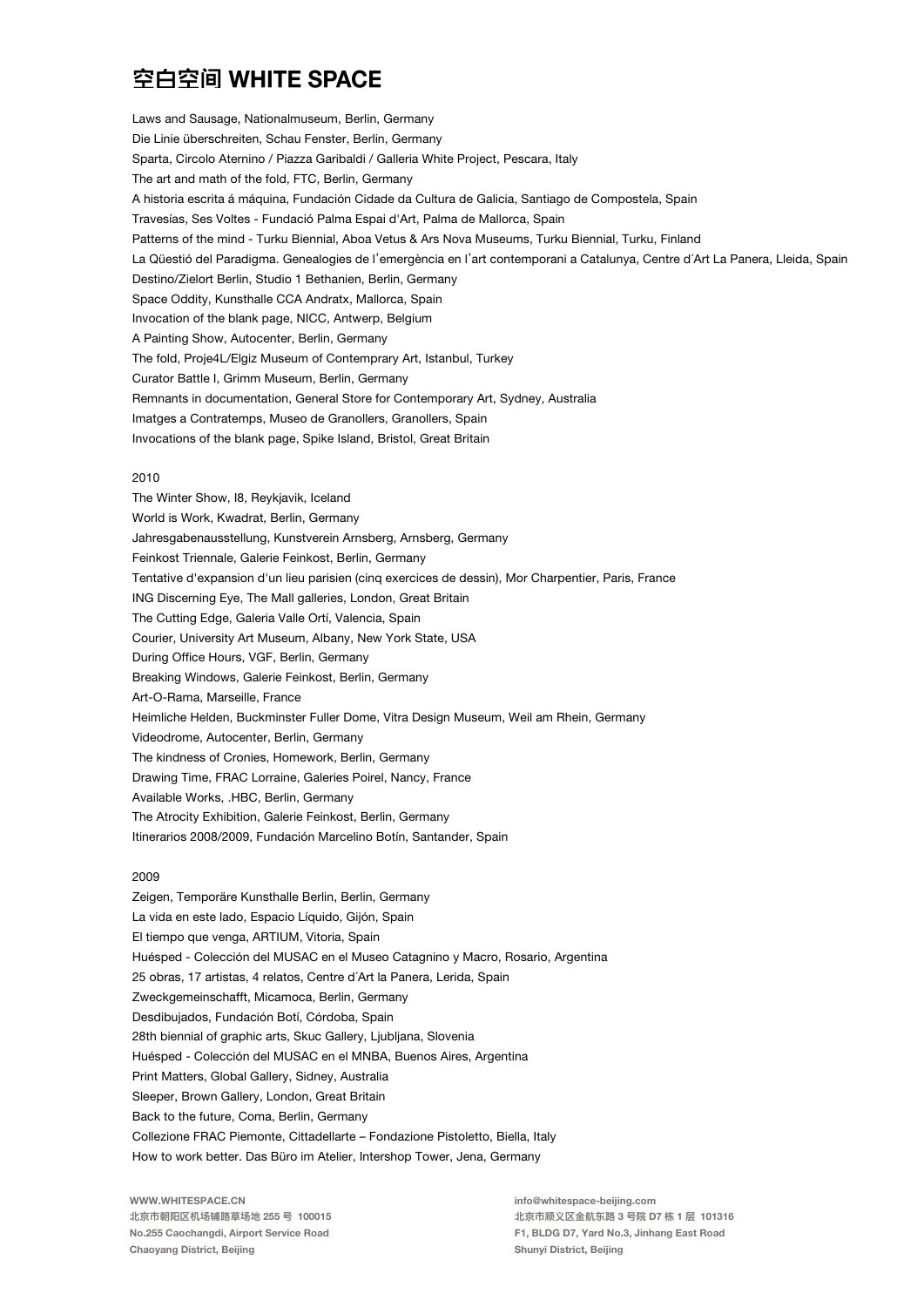### 2008

Uno + Uno, Multitud, Doméstico, Madrid, Spain Der Autorität, Kunstverein Arnsberg, Arnsberg, Germany Copy-Fans a Copy-Vic, Copy-Vic, Barcelona, Spain El papel del artista, Doméstico, Madrid, Germany Deleted Scenes, Galerie Feinkost, Berlin, Germany Crazycurators Biennale II, Bratislava, Slovakia Nuova Collezione del Frac Piemonte, Centro Culturale Cittadella, Boves, Italy Fullscreen, Foro Artistico - International Media Art Forum, Hannover, Germany Workflow - junge Videokunst in der DASA, Deutsche Arbeitsschutzausstellung, Dortmund, Germany Tilted Balance, Collectors Contemporary, Singapore The practice of Everyday Life, Galerie Feinkost, Berlin, Germany 13. Marler Video-Kunst-Preis, Skulpturenmuseum Glaskasten, Marl, Germany Michel de Certeu, Centre d'art contemporain AUOI, Grenoble, France 6<sup>ª</sup> Bienal de arte 'Leandre Cristòfol', La Panera, Lerida, Spain 1ª Mostra della nuova collezione FRAC Piemonte, Arca, Chiesi di San Marco, Vercelli, Italy Oggetti Smarritti, Galleria Gentili, Prato, Italy Vídeo a la carta 2, Galería DF, Santiago de Compostela, Spain Premis Ciutat de Palma 'Antoni Gelabert' d'Arts Plàstiques, Casal Solleric, Mallorca, Spain

## 2007

Nogueras Blanchard - Thermal comfort, Artnews projects, Berlin Existencias, MUSAC, Leon, Spain Paisajismos Land\_Scapes, Espacio Abisal, Bilbao, Spain Exposició Final PO\_4 Oficina, Sala Muncunill, Terrassa, Spain Mirador 07, Intermediae/Matadero, Madrid, Spain XLIV Certamen internacional de artes plásticas, Museu de Pollença, Mallorca, Spain PO\_4 en Bayonne, Estudio de Samuel Labadie, Bayonne, France Temperatura ambient - Premi Miquel Casablancas, Can Fabra, Sant Andreu - Barcelona, Spain Artefactos y decibelios, Sala Can Felipa, Barcelona, Spain Premis Ciutat de Palma Antoni Gelabert d'Arts Plàstiques, Mallorca, Spain Premio joven, Universidad Complutense, Madrid, Spain

## 2006

Bienal de Vic, Col.legi d'Aparelladors, Vic – Tarragona, Spain CMYK: un proyecto de exposiciones latentes, Sala Can Felipa, Barcelona, Spain Born 2, Galería Casa Born, Antequera, Spain Poblenou Obert, Hangar, Barcelona, Spain Off-loop, Galería dels Àngels and Sala d'Estar, Barcelona, Spain

## 2005

La ciutat desitjada, Hangar, Barcelona, Spain Se busca, Hangar, Barcelona, Spain Living landscape, West Cork Arts Center, Skibbereen, Irland Explorando lo próximo, Sala Can Felipa, Barcelona, Spain In my mind's eye, Sala d'Estar. Barcelona, Spain Hangar en Pandemolden, Sala Pandemolden, Santander, Spain

## 2004

4<sup>ª</sup> Bienal de Vic, Casino, Vic, Spain L'estat de les estructures, Hangar, Barcelona, Spain Arqueologies Efímeres, Sala Can Felipa, Barcelona, Spain Bromas en Serio, Hangar, Barcelona, Spain

WWW.WHITESPACE.CN 北京市朝阳区机场辅路草场地 255 号 100015 No.255 Caochangdi, Airport Service Road Chaoyang District, Beijing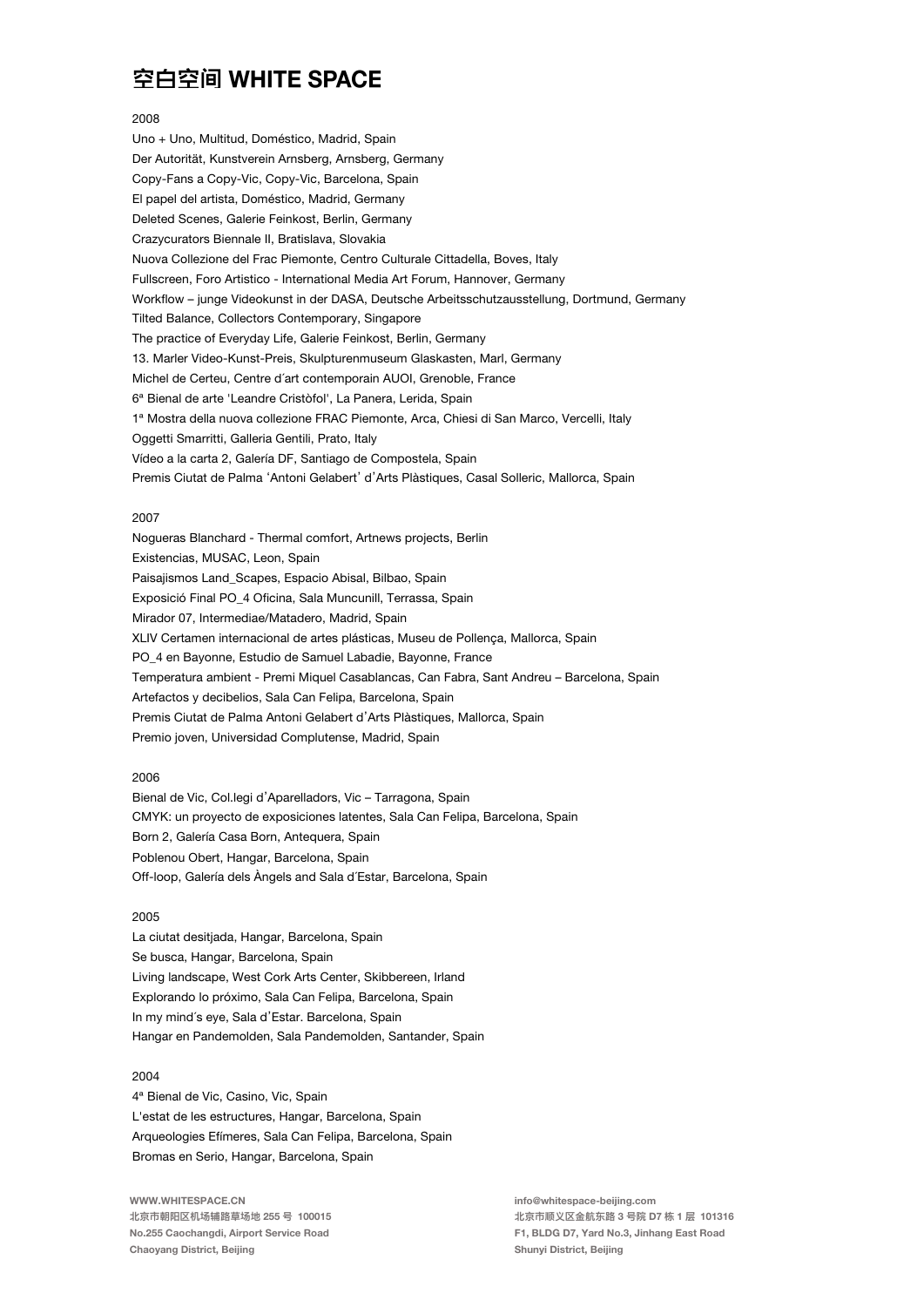#### **Workshops**

- 2010 Scribble the unbearable lightness of scribbling, Municipal Library, Arnsberg, Germany
- 2010 Scribble seminar, Otras cosas de Villarosas, Barcelona, Spain
- 2009 Seminar on the square for employees of the city's Culture and Sports Deparmtent, Sassari, Italy
- 2008 Coral Terpsicore sings the Windows startup and shutdown melody, Valls, Spain
- 2007 Sculpture workshop for employees of the public library, Terrassa, Spain
- 2007 Seminar on the line for employees of the city's Culture and Sports Department, Terrassa, Spain
- 2005 Office art workshop for employees of the public library Skibbereen, Ireland

## **Screenings**

- 2013 Videoabend, galerie januar, Verein zur Förderung junger Kunst, Bochum, Germany
- 2012 Eloge de Brut, Festival Chhhhhut, La Compagnie, Marseille, France
- 2012 LOOP, Barcelona, Spain
- 2012 In the Shadow of the Sun, Kino Babylon, Berlin, Germany
- 2011 Nuit Blanche, Les Trinitaires, Metz, France
- 2011 Of Birds and Wires, ShiftFestival, Haus für Elektronische Künste, Basel, Switzerland
- 2010 FID, 21ème festival international de documentaire du Marseille, Marseille, France
- 2010 Enlace 48 Cal Cego, Museo Nacional Centro de Arte Reina Sofía, Madrid, Spain
- 2010 2. AllArtNow Festival, Goethe Institut, Damascus, Siria
- 2009 P.A.L. (Línea de Acción Permanente), Contemporary 09, Pamplona, Spain
- 2009 Sztuka Nowych Mediów, Akademia Sztuk Pieknych, Lodz, Poland
- 2009 13. Marler Videokunst-Preis, ZKMax, Munich, Germany
- 2009 Archivo de creadores de la comunidad de Madrid, Matadero & ARCO, Madrid, Spain
- 2008 Cosmopolitan Barcelona, Dia Art Foundation & The Hispanic Society, Nex York, USA
- 2008 Lingüísticas de la imagen, Casa Asia Barcelona & CIGE art fair, Beijing, China

### Publications

- 2017 Form und Farbe, Analyse und Synthese, Philipp von Rosen Galerie, Cologne, Germanz
- 2013 Four Four, Automatic Books, Venice, Italy
- 2013 Line of Work, The Drawing Center, New York City, USA
- 2012 Three Hundred Sixty, Automatic Books, Venice, Italy
- 2011 Four Geometry Sets, The Flames, Barcelona
- 2011 Works, Sala Rekalde, Bilbao & Centre d'Art La Panera, Lleida, Spain
- 2011 11 forms, Celie Centre of Contemporary Art Centre & Impress, Celie, Slovenia
- 2009 An expansion followed by a contraction, Onestar Press, Paris, France
- 2008 Alfa & Omega, Museu de Valls, Tarragona, Spain

## Prizes&Grants

- 2017 Residency at CCAA Andratx, Mallorca, Spain
- 2013 Arbeitsstipendium Stiftung Kunstfonds, Bonn, Germany
- 2011 GAC award for the best gallery exhibition in 2010, Barcelona, Spain
- 2008 Crazy Curators Award, Bratislava Biennial, Slowakia
- 2008 Fundación Marcelino Botín production grant for visual arts, Santander, Spain
- 2007 CAM project grant for visual arts, Alicante, Spain
- 2006 international art price 'Born 2', Galería Casaborne, Antequera, Spain
- 2006 MUSAC production grant, Leon, Spain
- 2004 2006 Artist in residency at Hangar, Barcelona, Spain

## **Public Collections**

Colección La Caixa, Barcelona, Spain Colección La Panera, Lleida, Spain

WWW.WHITESPACE.CN 北京市朝阳区机场辅路草场地 255 号 100015 No.255 Caochangdi, Airport Service Road Chaoyang District, Beijing